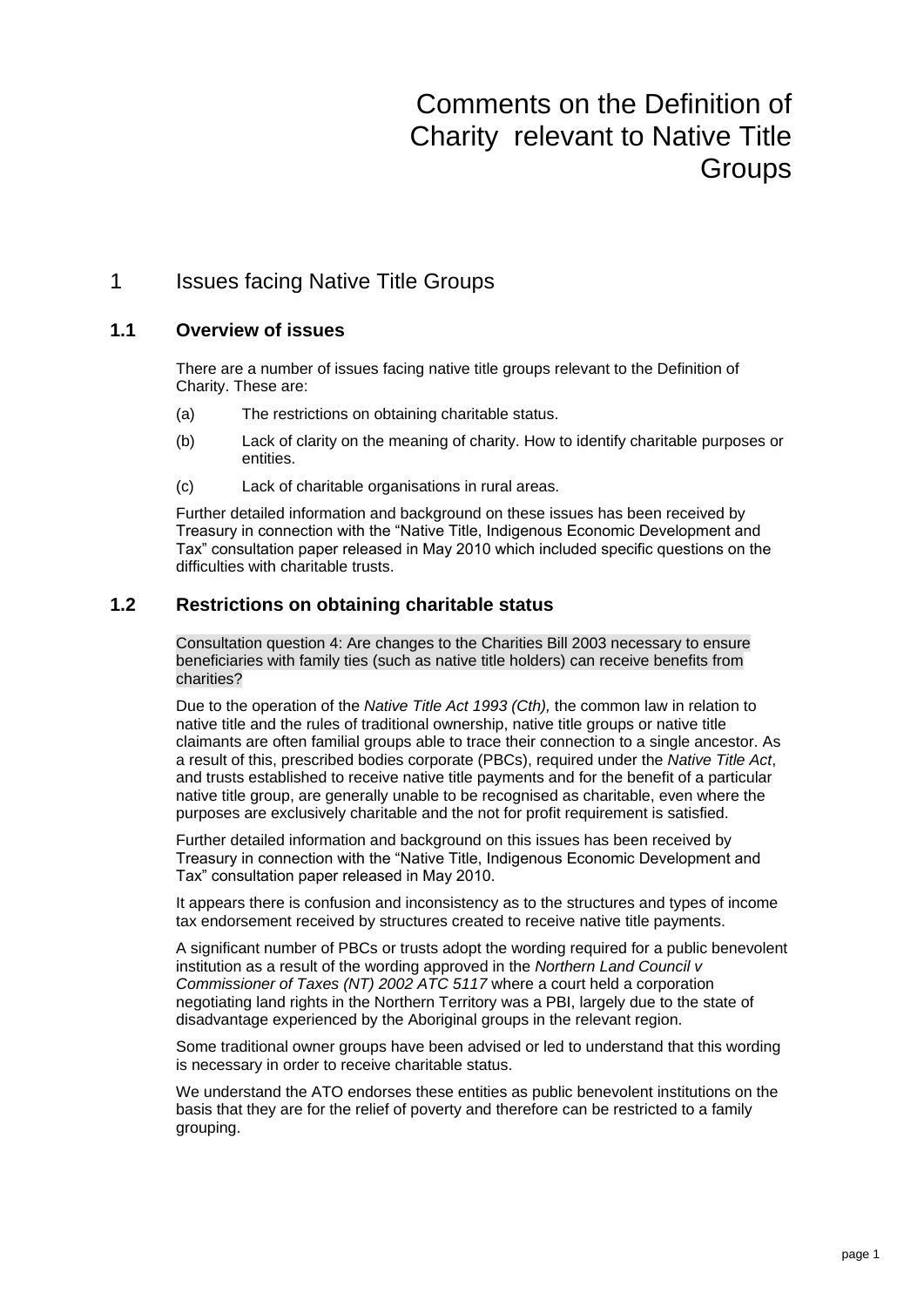However restricting native title groups to PBI status and not enabling general charitable purposes:

- (a) restrains the application of the money preventing a number of activities such as education, health and well being, economic development, environmental and cultural activities;
- (b) may not always be applicable or appropriate if not all the native title members fall within the PBI definition of needing benevolent relief; and
- (c) if public benefit is to be required for relief of poverty, not even this opportunity will be available to native title groups.

Native title groups are therefore caught between the operation of two sets of laws – one relating to native title which by its interpretation and application often results in the groups being a familial group, and the other denying any entity established for the receipt of native title payments relevant tax concessions because the benefits are restricted to a familial group, even where the entity is not for profit and for otherwise charitable purposes.

In order to provide clarity, simplicity and recognition of the difficult position of native title groups, we recommend that an entity is accepted as a charity where it is established for the benefit of a native title group which is a familial group, and:

- where it must be (or it is desirable that it is) restricted to that native title group in order to receive the native title benefits or to properly apply the native title benefits; and
- in all other respects meets the requirements of being a charity.

We note that this would also enable the indigenous community fund proposed in the Treasury's consultation paper in May 2010 to be charitable and enable existing charitable entities established by native title groups to transition to an indigenous community fund.

#### **1.3 Sufficient section of the public**

Consultation question 3: Are any changes required to the Charities Bill 2003 to clarify the meaning of "public" or "a sufficient section of the general community"?

There should be further clarification of a 'sufficient section of the public' to a section which is not numerically negligible compared with the size of that part of the community to whom the purpose would be relevant. To ensure that charities in geographically isolated or other small rural communities continue to meet the public benefit requirement.

#### **1.4 Clarity as to meaning of charity**

There is considerable confusion and misinformation in native title groups and indigenous communities as to the meaning of 'charitable' and little access to expert advice. In most cases it is limited to welfare type funding or educational scholarships whereas there is a great need to use this available funding in community and economic development. A selection of examples of the types of activities are outlined in section 1.7 below.

In order to maximise the potential and capacity of native title groups it is essential that there is clarity readily available as to the range of activities and the projects that can be funded while operating within an entity's charitable status.

There is also considerable confusion and misinformation regarding the ability of charitable entities to accumulate funds for future generations which is a material characteristic to native title rights.

For these reason, it is essential for effective and proper use of native title payments paid into charitable trusts for a full list of charitable purposes and confirmation of the ability to accumulate for future generations to be provided in the proposed legislation.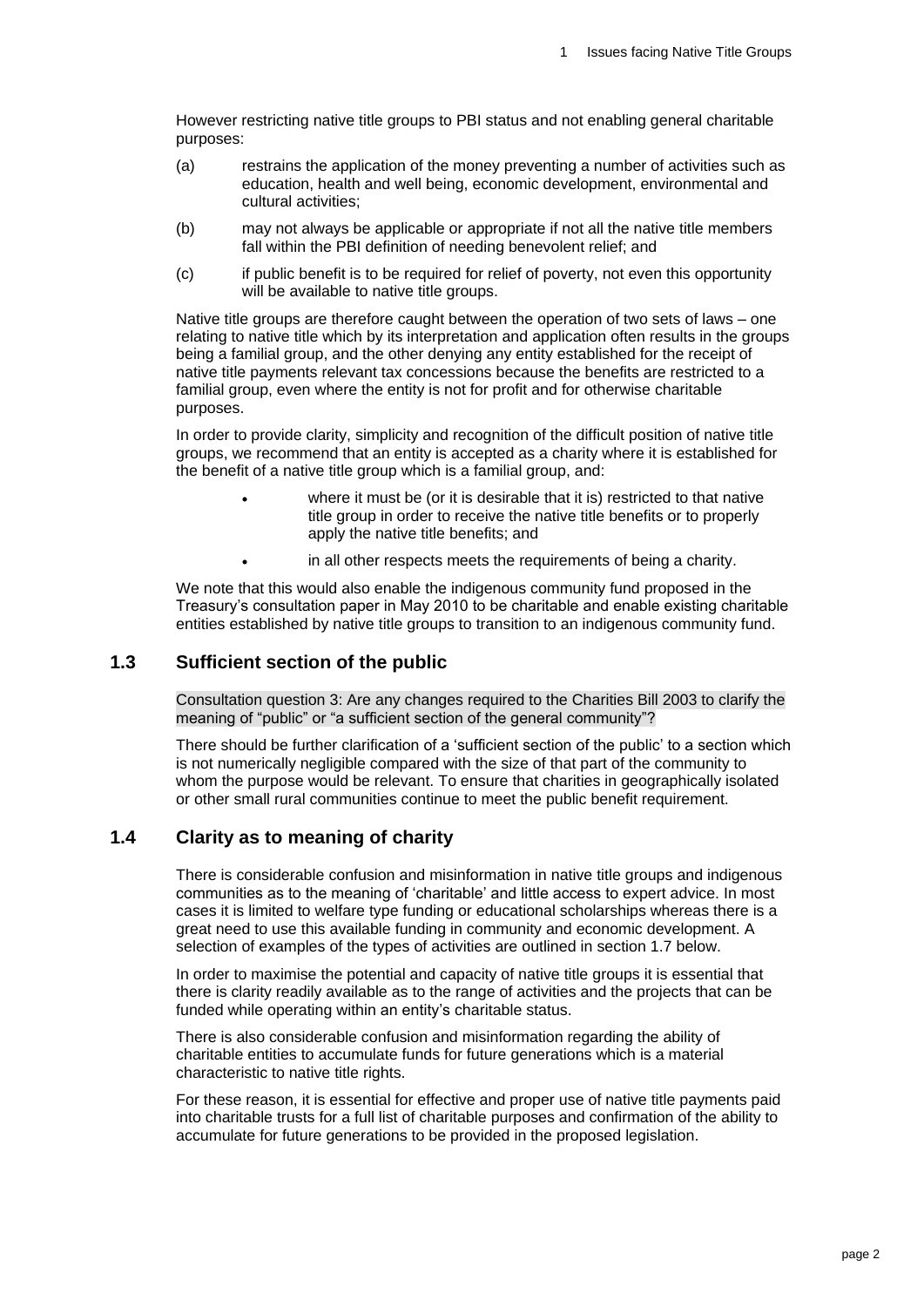Consultation question 16: Is the list of charitable purposes in the Charities Bill 2003 and the extension of Charitable Purposes Act 2004 an appropriate list of charitable purposes?

Consultation question 17: If not, what other charitable purposes have strong public recognition that is charitable which would improve clarity if listed?

The following could be included in the full list with particular relevance to indigenous communities:

- (a) Community capacity building including developing the ability, skills and confidence of members of a community in such a way that enables participation in and benefit to the community, and improves the effectiveness and level of participation in community organisations;
- (b) Community and economic development and support this should include for indigenous communities:
	- (1) training, finding employment, providing work experience, skills development, business incubation in disadvantaged areas or for people who have or are likely to experience difficulty in obtaining and maintaining employment;
	- (2) preserving, promoting and enabling culture, language, customs, traditions and heritage, including Aboriginal Cultural Heritage;
	- (3) preservation or restoration of the natural and built environment;
	- (4) providing health and community information and services;
	- (5) improving community facilities and access, including housing and community transport;
	- (6) carrying out the functions of a Prescribed Body Corporate under the *Native Title Act*;
	- (7) managing land rights, environmental planning and protection, Aboriginal Cultural Heritage, access to natural resources, employment and training, commercial activities, education, health, housing and welfare for the benefit of the native title group;
	- (8) providing facilities for meeting and holding events in relation to the above activities, including transport.

A full list including all the areas which have been accepted as charitable are needed for understanding.

## **1.5 Inclusion of sport**

In indigenous communities sport can make a significant difference in providing a healthy focus and activity for the whole community. Sporting activities can be the centre of the community. In indigenous communities sport provides much more than sport for sport's sake, in terms of community building, reducing social isolation, providing a meeting point, relieving feelings of hopelessness, building self confidence and health and well being. In addition the facilities attached to sport can often be available to the rest of the community for other community building activities.

Charitable entities not being able to support and fund sporting groups in indigenous communities is often confusing and frustrating and seen as being unfair given the often vital role sport could play in these communities.

In many of these communities sport will be a charitable activity provided along the lines listed above but the confusion around this area results in sport being excluded. It would add clarity as well as reflecting community opinion to list sport as a charitable purpose.

The sporting purpose can be restricted to sports which promote health and wellbeing by involving physical or mental skill or exertion and are open to all, regardless of ability.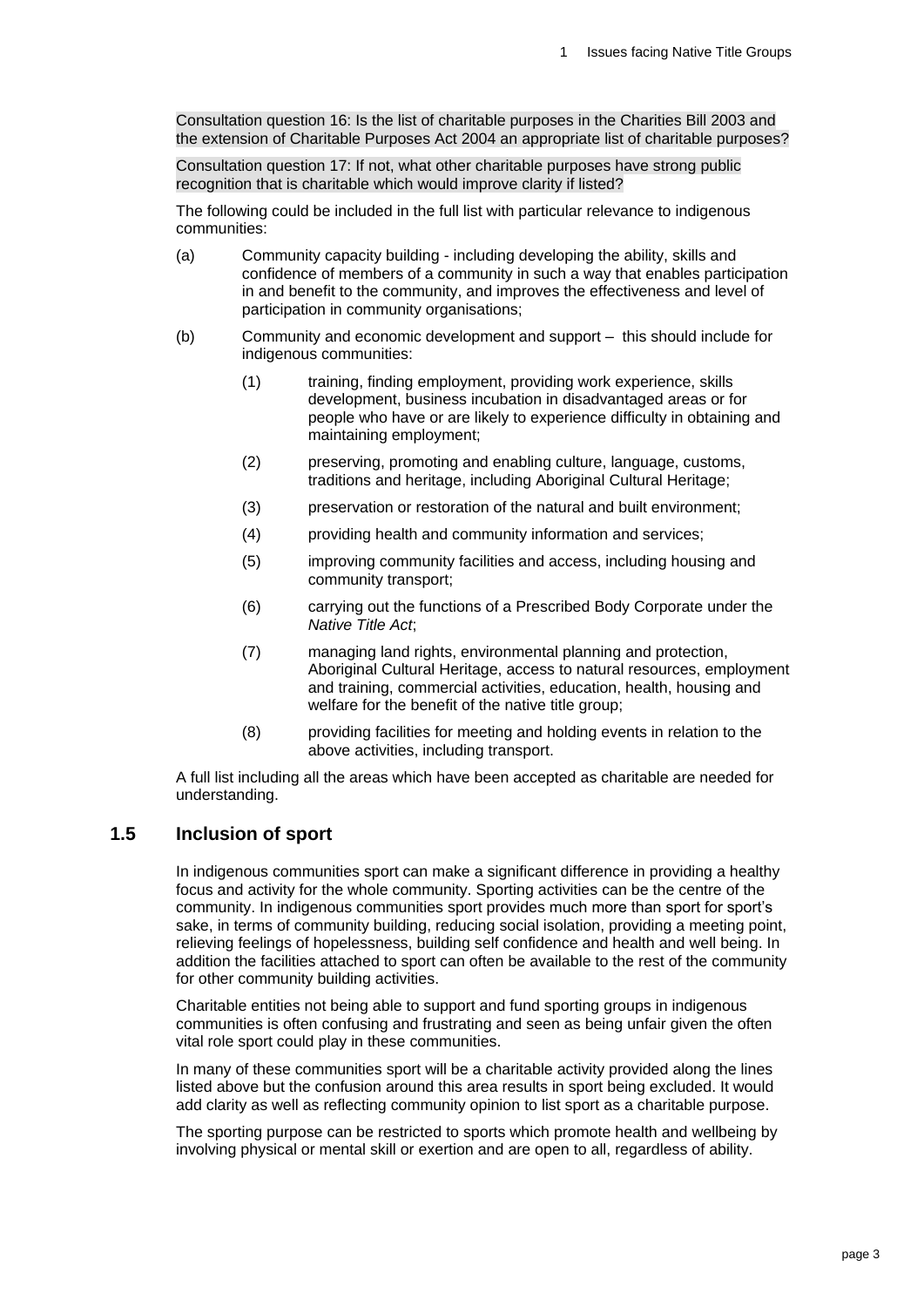Consistent with this would be the provision and support of recreational facilities similar to overseas and some State jurisdictions.

## **1.6 Restrictions in the event of a disaster**

#### Consultation question 19: What are the current problems and limitations with ADRFs?

Reacting to natural disasters is a real and on-going concern of all rural and isolated areas. In the context of the proposed legislation regarding the definition of charity it would be of assistance to communities in rural and regional areas recovering from a disaster for many of the issues listed in the December 2009 legislation as a consequences of the Victorian bushfires can be specifically deemed as charitable.

This is particularly applicable as many (if not all in the majority of rural areas) of the community assets and infrastructure (such as community halls, community centres, sports and recreational centres, theatre halls, playgrounds) will normally be owned by the local government or owned and operated by sporting or other recreational clubs. In most respects these will not come within the definition of charitable. Additionally funding may be required by the local state schools or health centres for counsellors or other goods and services.

The inability to use donated funds for these major community issues severely hamper the access to funding and also severely limit the alibility of communities to recover and foundations to support disaster recovery.

We recommend a special listing of charitable purposes is provided in the event of the disaster, in line with the community needs and expectations.

#### **1.7 Some examples**

We list some examples of possible activities a PBC or charitable trust receiving native title payments may wish to fund or pursue – these should be included as charitable purposes:

- 1 *Vegetable garden and store*: The community leaders want to set up not-forprofit store to sell mainly food goods and operate a vegetable garden for selling. The store and garden will be operated to provide employment and training opportunities for mainly young people. Eventually the leaders hope to run cooking and healthy eating courses for all members of the community from the store.
- 2 *Festival*: The community of YYY want to run a community festival highlighting the arts and culture of indigenous people from the area. The festival will attract tourists to the area and provide many local artists opportunities to show and sell their art and young people with opportunities to gain skills in organising an arts event and other associated activities. The festival will be educational and also bring the region together as a community. It will encourage racial acceptance and diversity.
- 3 *Enterprise Programs*: Some of the women in the community are keen to establish small businesses based on skills they have such as soap making, food production, reed weaving and so on. There are also a number of men trained in land management who could expand the services and train youth in these skills. There are a large number of long term unemployed women and youth in the community. The PBC wishes to establish a business incubator to encourage those in the community with possible business ideas. It wants to fund a program of small grants, revolving loans, and expert mentors to support the development of businesses in the community to reduce the levels of unemployment. A Centre where this program could be promoted and where the small business could be located (a business incubator) could also be established.